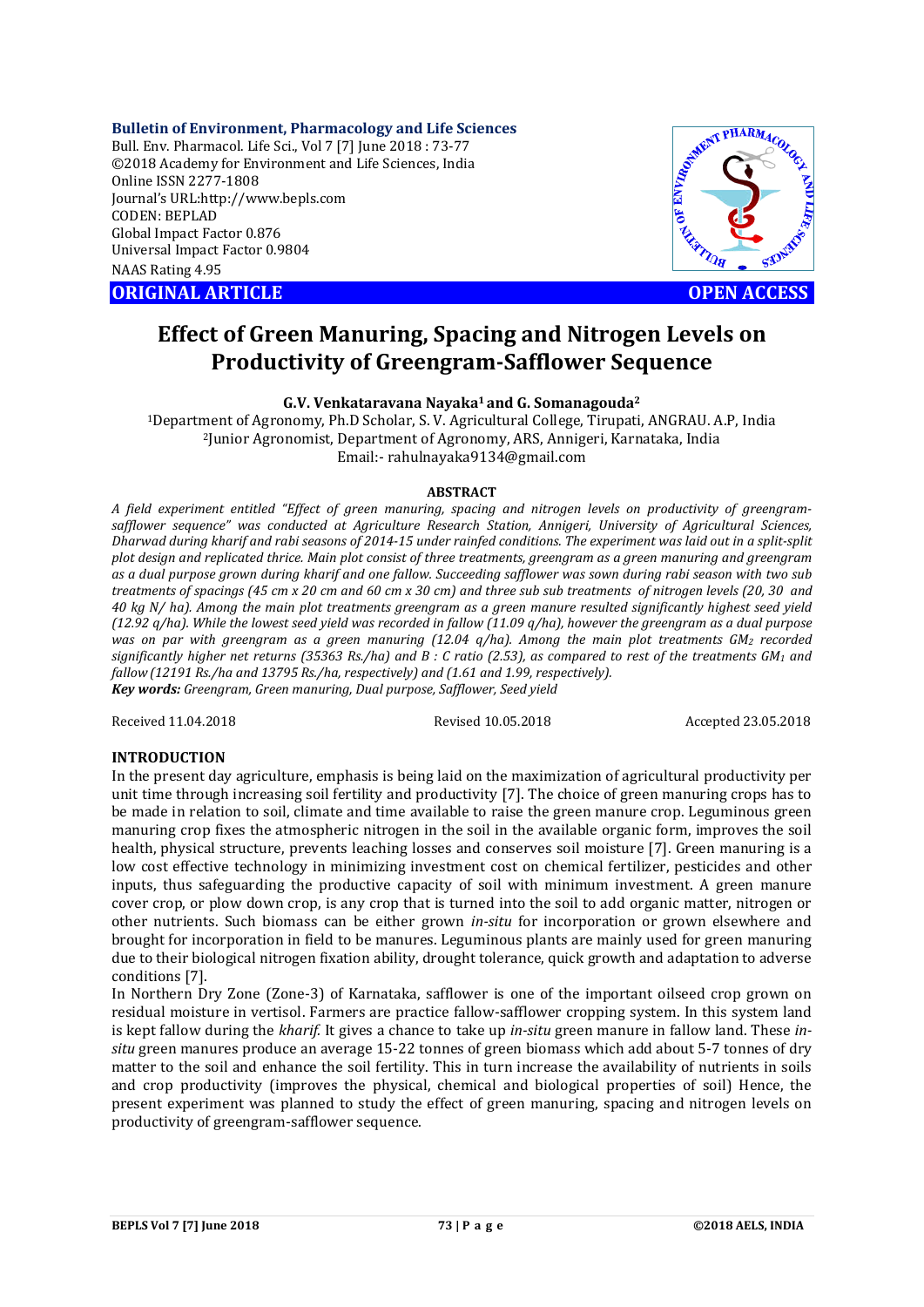## **MATERIAL AND METHODS**

The field study was conducted during *kharif* and *rabi* seasons of 2014-15 under rainfed conditions at the Agricultural Research Station, Annigeri, Dharwad. The experiment was laid out in a split-split plot design and replicated thrice. Main plot consist of three treatments, greengram as a green manuring  $(GM_1)$  and greengram as a dual purpose (GM2) grown during *kharif* and one fallow (GM3). Succeeding safflower was sown during *rabi* season. Two sub treatments spacings (S<sub>1</sub>: 45 cm x 20 cm and S<sub>2</sub>: 60 cm x 30 cm) and nitrogen levels ( $N_1: 20, N_2: 30$  and  $N_3: 40$  kg N/ha) were applied to succeeding safflower.

The greengram crop was sown with the onset of monsoon  $(12<sup>th</sup>$  June 2014) at row spacing of 30 cm with seed rate of 12.5 kg/ha. Greengram crop was given a common dose of fertilizer of 25:50:25 kg N:  $P_2O_5$ : K<sub>2</sub>O/ha at the time of sowing. Green manure GM<sub>1</sub> *i.e.* incorporation of greengram as a green manure at full bloom stage (45-50 DAS) in field was done on 1st August 2014. And GM2 greengram as a dual purpose *i.e.* incorporation after picking of pods was carried out on (20.08.2014). The rainfall received in the month of August (170.4 mm) and September (130.2 mm) ensured proper decomposition of green manure. The average annual rainfall of the year April 2014 to May 2015 (841.7 mm) with 52 rainy days. During *rabi*  season, the safflower crop was sown on 20<sup>th</sup> October 2014. The safflower was harvested at 130 days after sowing. The rainfall received in the month of October (128.4 mm), November (23.6 mm) and December (18.6 mm) ensured adequate moisture in the soil which in turns helped for proper growth and development of crop.

## **RESULTS AND DISCUSSION**

The performance of safflower was significantly influenced by incorporation of green manures (Table 2). Incorporation of greengram as a green manure resulted significantly highest seed yield (12.92 q/ha). While the lowest seed yield was recorded in fallow (11.09 q/ha), however the greengram as a dual purpose was on par with greengram as a green manuring (12.04 q/ha). Safflower yield was higher 16.50 per cent in  $GM_1$  and 8.57 per cent in  $GM_2$  as compared to fallow- safflower system (Table 2). Seed yield is a function of yield contributing characters of safflower. The improvement in seed yield of safflower in greengram as green manuring as well as greengram as a dual purpose crop was due to yield attributes *viz.,* number of capsules per plant (24.56 and 22.69, respectively), number seeds per capsules (26.11 and 25.00, respectively), seed weight per plant (15.07 g and 13.07 g, respectively) and test weight (5.91 g and 5.88 g, respectively) (Fig. 1 and 2). All these yield components were significantly higher with greengram as a green manuring crop than fallow. the higher yield parameters in these treatments was in turn due to higher growth characters of safflower such as plant height (80.73 cm and 79.58 cm, respectively), total number of primary branches (9.22 and 8.07, respectively) and secondary branches (16.98 and 15.29, respectively) in  $GM_1$  and  $GM_2$  (Table 1). These results corroborate with the findings of Yogesh (2013). Among the green manure treatments  $GM<sub>2</sub>$  recorded significantly higher net returns (35363 Rs./ha) and B

: C ratio (2.53), as compared to rest of the green manure treatments  $GM_1$  (12191 Rs./ha and 1.61) and fallow (13795 Rs./ha and 1.99) respectively (Table 3). The higher net returns and B:C ratio of safflower was due to higher equivalent yield of safflower. These results are in line with the findings of Rajshekar *et al.* [5].

## **Effect of spacings on growth and yield of safflower**

The performance of safflower was significantly influenced by adopting two different spacings. Between the spacings treatments, significantly higher seed yield was observed in 60 cm x 30 cm (12.77 q/ha) than the 45 cm x 20 cm (11.26 q/ha), which was 13.41 per cent higher in 60 cm x 30 cm compared to 45 cm x 20 cm (Table 2). Wide spacing produced the highest number of capsules per plant (24.09), number of seeds per capsules (25.85), test weight (5.95) and seed weight per plant (14.26) as compared with narrow one (Fig. 1 and 2). Due to the better environmental conditions in wide spacing and less competition between plants as well as increased light penetration within plant canopy which increased assimilation rate and oil formation. These results are in line with those obtained by Babak *et al.* [1] and Roqiyeh *et al.* [6].

Increased plant height with wider spacing (low density) may be due to increased light and decreased shadow, which permit auxin hormone to work together with gibberellin hormone to elongate the internal and this results in increasing stem growth. On the other hand, closer spacing (high density) leads to decreased light penetration to the vegetative parts of plant and cause photo destruction to oxygen which result in decreased plant height. With decreasing row spacing, seed yield per capsule generally tended to decrease. The yield per capsule reductions in safflower crop at high density can be explained by lower number of seeds per capsule (23.70), seed weight per plant (12.83) and test weight (5.63) (Fig. 1 and 2). Seed yield per capsule decreased with decrease row spacing, while total seed yield increased, this may be due to increase plant density which results in increased total seed yield as compared with seed yield per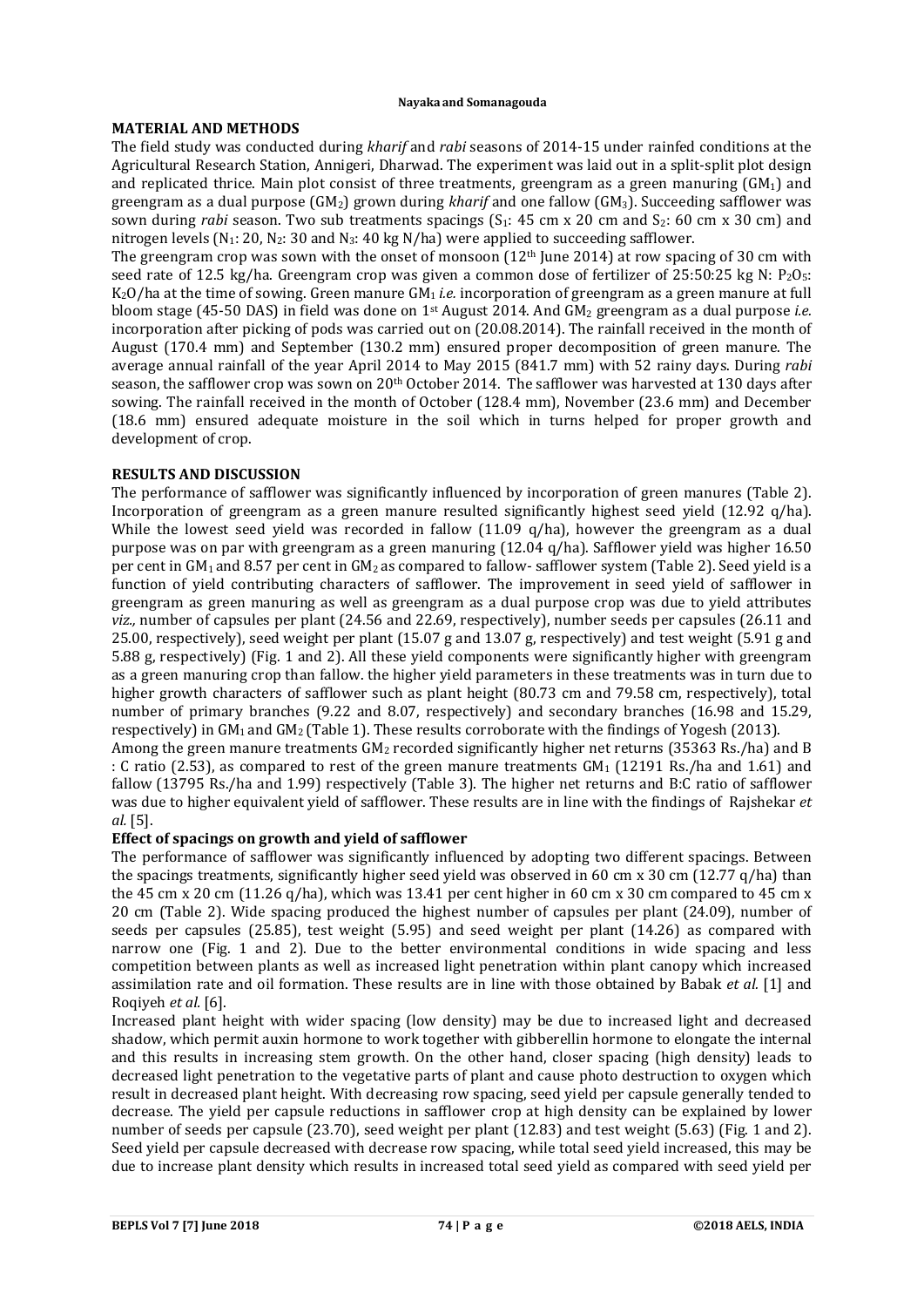capsule, as shown in (Table 2) This reduction in seed yield per capsule by increasing plant density (decreasing row spacing) has been verified in some studies Ozel *et al.*, [4].

| <b>Treatment</b>                              | <b>Plant height</b><br>(cm) | <b>Primary branches</b><br>plant <sup>-1</sup> | <b>Secondary branches</b><br>plant <sup>-1</sup> |  |  |  |
|-----------------------------------------------|-----------------------------|------------------------------------------------|--------------------------------------------------|--|--|--|
| <b>Green manuring (GM)</b>                    |                             |                                                |                                                  |  |  |  |
| GM <sub>1</sub> : Green gram (Green manuring) | 80.73                       | 9.22                                           | 16.98                                            |  |  |  |
| GM <sub>2</sub> : Green gram (Dual purpose)   | 79.58                       | 8.07                                           | 15.29                                            |  |  |  |
| GM <sub>3</sub> : Fallow                      | 73.39                       | 7.83                                           | 14.90                                            |  |  |  |
| $S.Em+$                                       | 2.24                        | 0.22                                           | 0.42                                             |  |  |  |
| $CD (p=0.05)$                                 | 6.72                        | 1.20                                           | 1.80                                             |  |  |  |
| Spacing (S)                                   |                             |                                                |                                                  |  |  |  |
| S <sub>1</sub> : 45 cm x 20 cm                | 77.37                       | 7.74                                           | 14.97                                            |  |  |  |
| S <sub>2</sub> : 60 cm x 30 cm                | 80.69                       | 9.01                                           | 16.47                                            |  |  |  |
| $S.Em+$                                       | 1.61                        | 0.30                                           | 0.37                                             |  |  |  |
| $CD (p=0.05)$                                 | <b>NS</b>                   | 1.02                                           | 1.28                                             |  |  |  |
| Nitrogen levels (N)                           |                             |                                                |                                                  |  |  |  |
| N <sub>1</sub> : 20 kg N/ha (50% RDN)         | 74.00                       | 6.79                                           | 13.73                                            |  |  |  |
| N <sub>2</sub> : 30 kg N/ha (75% RDN)         | 77.05                       | 8.33                                           | 15.72                                            |  |  |  |
| N <sub>3</sub> : 40 kg N/ha (100% RDN)        | 82.64                       | 10.00                                          | 17.71                                            |  |  |  |
| $S.Em+$                                       | 2.32                        | 0.29                                           | 0.39                                             |  |  |  |
| $CD (p=0.05)$                                 | 6.78                        | 0.85                                           | 1.13                                             |  |  |  |
| <b>Interaction (GM×S×N)</b>                   |                             |                                                |                                                  |  |  |  |
| $S.Em+$                                       | 5.69                        | 0.72                                           | 0.95                                             |  |  |  |
| $CD (p=0.05)$                                 | <b>NS</b>                   | <b>NS</b>                                      | <b>NS</b>                                        |  |  |  |

| Table 1: Effect of green manuring, spacing and nitrogen levels on growth parameters of |
|----------------------------------------------------------------------------------------|
| succeeding safflower.                                                                  |

## **Table 2: Effect of green manuring, spacing and nitrogen levels on seed yield, stalk yield (q/ha) and harvest index of succeeding safflower**

| <b>Treatment</b>                              | Seed yield (q/ha) | Stalk yield<br>(q/ha) | <b>Harvest index</b> |  |  |
|-----------------------------------------------|-------------------|-----------------------|----------------------|--|--|
| <b>Green manuring (GM)</b>                    |                   |                       |                      |  |  |
| GM <sub>1</sub> : Green gram (Green manuring) | 12.92             | 48.84                 | 0.26                 |  |  |
| GM <sub>2</sub> : Green gram (Dual purpose)   | 12.04             | 44.95                 | 0.25                 |  |  |
| $GM3$ : Fallow                                | 11.09             | 43.34                 | 0.23                 |  |  |
| $S.Em+$                                       | 0.24              | 0.97                  | 0.004                |  |  |
| $CD (p=0.05)$                                 | 0.95              | 3.79                  | 0.017                |  |  |
| Spacing (S)                                   |                   |                       |                      |  |  |
| $S_1$ : 45 cm x 20 cm                         | 11.26             | 42.20                 | 0.25                 |  |  |
| S <sub>2</sub> : 60 cm x 30 cm                | 12.77             | 49.22                 | 0.25                 |  |  |
| $S.Em+$                                       | 0.24              | 0.93                  | 0.005                |  |  |
| $CD (p=0.05)$                                 | 0.82              | 3.21                  | <b>NS</b>            |  |  |
| Nitrogen levels (N)                           |                   |                       |                      |  |  |
| N <sub>1</sub> : 20 kg N/ha (50% RDN)         | 10.32             | 39.77                 | 0.25                 |  |  |
| N <sub>2</sub> : 30 kg N/ha (75% RDN)         | 11.31             | 44.60                 | 0.24                 |  |  |
| N <sub>3</sub> : 40 kg N/ha (100% RDN)        | 14.42             | 52.76                 | 0.26                 |  |  |
| $S.Em+$                                       | 0.29              | 0.97                  | 0.008                |  |  |
| $CD (p=0.05)$                                 | 0.85              | 2.83                  | <b>NS</b>            |  |  |
| <b>Interaction (GM×S×N)</b>                   |                   |                       |                      |  |  |
| $S.Em+$                                       | 0.72              | 2.38                  | 0.019                |  |  |
| $CD (p=0.05)$                                 | <b>NS</b>         | <b>NS</b>             | <b>NS</b>            |  |  |

## **Effect of nitrogen on growth and yield of safflower**

Nitrogen fertilization positively affected seed yield. Seed yield showed significant increase with increase in levels of nitrogen. Among the different nitrogen levels, significantly the highest seed yield was observed at 40 kg N/ha (14.42 q/ha) over the 30 kg N/ha (11.31 q/ha) and 20 kg N/ha (10.32 q/ha). And this was 39.72 per cent at 40 kg N/ha and 9.6 per cent at 30 kg N/ha higher compared to 20 kg N/ha (Table 2). These results conformed with the following findings of Vishwanath *et al.*, [8]. Differences in seed yield of safflower were mainly due to differences in yield contributing characters. The improvement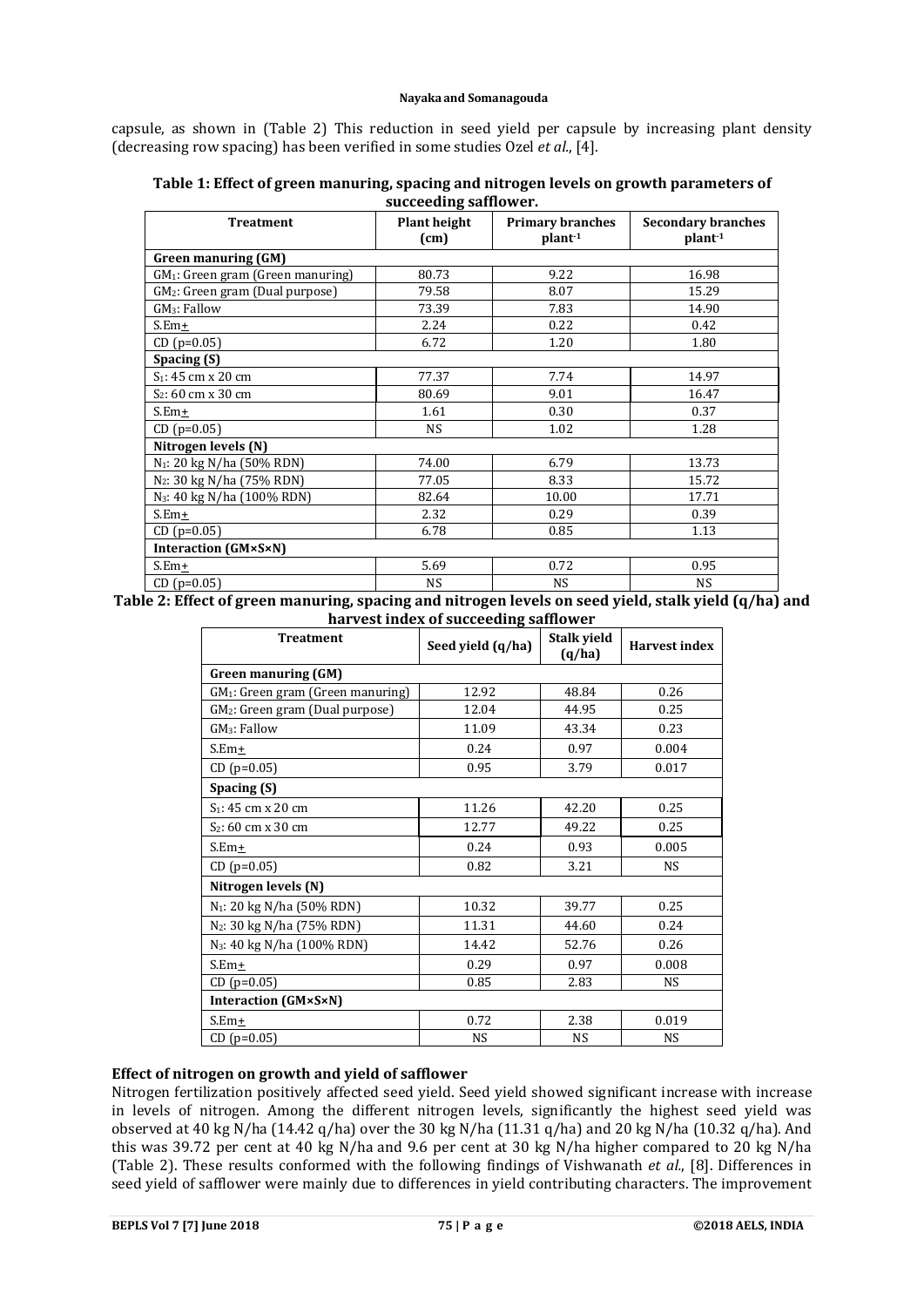in seed yield with application of 40 kg nitrogen per ha was due to increase in yield attributing characters of safflower such number of capsules per plant (25.98), number seeds per capsules (27.78), seed weight per plant (14.61) and test weight (6.62) (Fig. 1 and 2). All these yield components recorded significantly higher value at 40 kg nitrogen per ha than the 20 kg nitrogen per ha. Similar increases in yield attributes with increasing levels of nitrogen were reported in safflower by Golzarfar *et al.*, [2]; Zareie *et al.*, [10]; and Mohamed *et al.*, [3].

| Table 3: Effect of green manuring, spacings and nitrogen levels on gross returns, net returns and |
|---------------------------------------------------------------------------------------------------|
| B:C ratio of succeeding safflower                                                                 |

| <b>Treatment</b>                              | $\bullet$ –<br><b>Gross returns</b><br>(Rs/ha) | Net returns<br>(Rs/ha) | <b>B:C</b> ratio |  |  |
|-----------------------------------------------|------------------------------------------------|------------------------|------------------|--|--|
| <b>Green manuring (GM)</b>                    |                                                |                        |                  |  |  |
| GM <sub>1</sub> : Green gram (Green manuring) | 32292                                          | 12191                  | 1.61             |  |  |
| GM <sub>2</sub> : Green gram (Dual purpose)   | 58463                                          | 35363                  | 2.53             |  |  |
| $GM3:$ Fallow                                 | 27714                                          | 13795                  | 1.99             |  |  |
| S.Em+                                         | 602                                            | 602                    | 0.25             |  |  |
| $CD (p=0.05)$                                 | 2364                                           | 2364                   | 0.85             |  |  |
| Spacing (S)                                   |                                                |                        |                  |  |  |
| S <sub>1</sub> : 45 cm x 20 cm                | 37566                                          | 18526                  | 1.94             |  |  |
| $S_2$ : 60 cm x 30 cm                         | 41413                                          | 22373                  | 2.14             |  |  |
| $S.Em+$                                       | 591                                            | 591                    | 0.28             |  |  |
| $CD (p=0.05)$                                 | 2046                                           | 2046                   | NS.              |  |  |
| Nitrogen levels (N)                           |                                                |                        |                  |  |  |
| N <sub>1</sub> : 20 kg N/ha (50% RDN)         | 35200                                          | 16312                  | 1.82             |  |  |
| $N_2$ : 30 kg N/ha (75% RDN)                  | 37692                                          | 18651                  | 1.94             |  |  |
| N <sub>3</sub> : 40 kg N/ha (100% RDN)        | 45578                                          | 26385                  | 2.36             |  |  |
| $S.Em+$                                       | 730                                            | 730                    | 0.34             |  |  |
| $CD (p=0.05)$                                 | 2131                                           | 2131                   | NS               |  |  |
| <b>Interaction (GM×S×N)</b>                   |                                                |                        |                  |  |  |
| $S.Em+$                                       | 1788                                           | 1788                   | 0.91             |  |  |
| $CD (p=0.05)$                                 | NS.                                            | <b>NS</b>              | <b>NS</b>        |  |  |